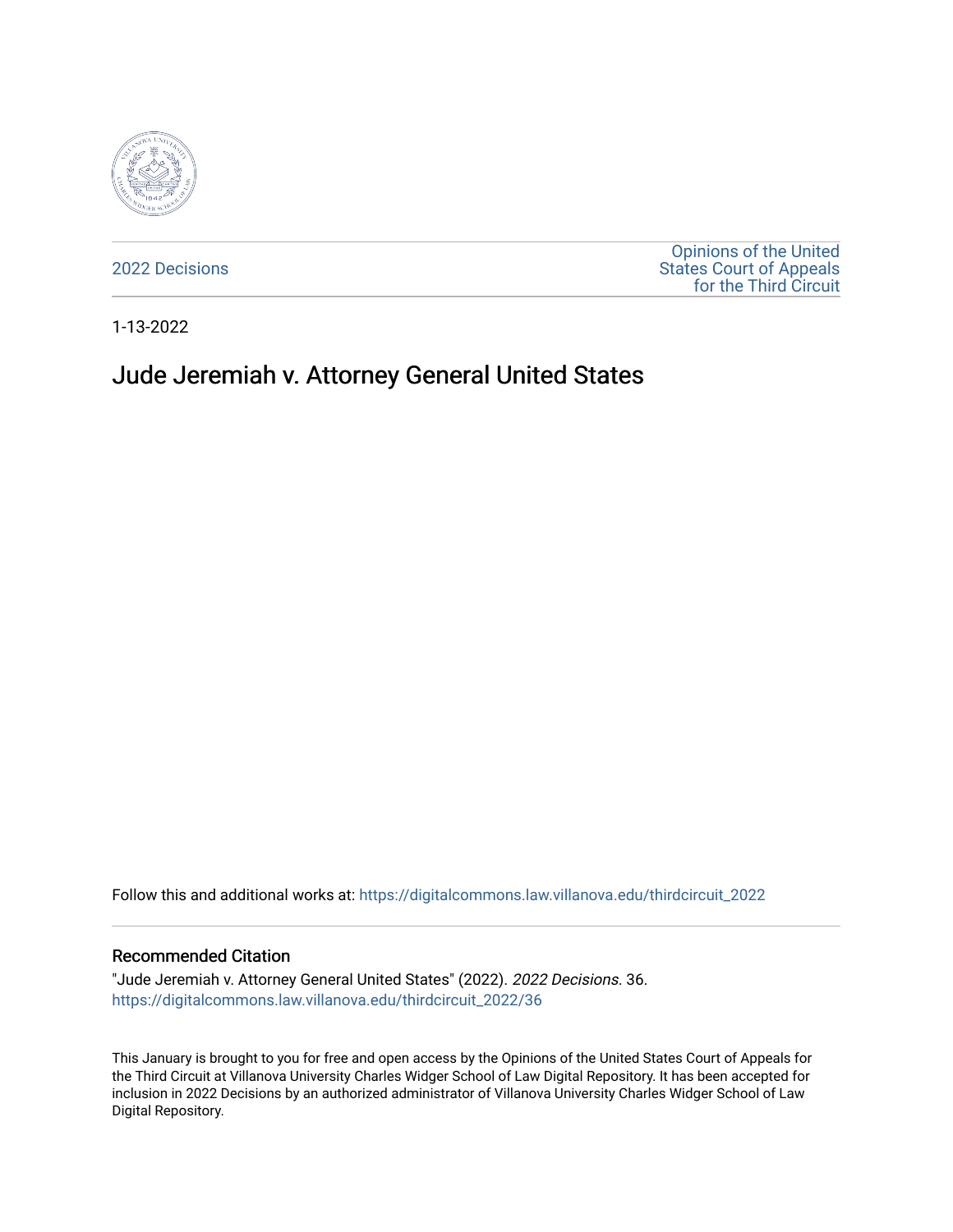### **NOT PRECEDENTIAL**

## UNITED STATES COURT OF APPEALS FOR THE THIRD CIRCUIT

 $\mathcal{L}_\text{max}$  and  $\mathcal{L}_\text{max}$ 

No. 21-2050 \_\_\_\_\_\_\_\_\_\_\_

# JUDE SISSINDRIN JEREMIAH, Petitioner

v.

# ATTORNEY GENERAL UNITED STATES OF AMERICA

\_\_\_\_\_\_\_\_\_\_\_\_\_\_\_\_\_\_\_\_\_\_\_\_\_\_\_\_\_\_\_\_\_\_\_\_

On Petition for Review of an Order of the Board of Immigration Appeals (Agency No. A087-023-184) Immigration Judge: Mirlande Tadal

Submitted Pursuant to Third Circuit LAR 34.1(a) December 20, 2021

\_\_\_\_\_\_\_\_\_\_\_\_\_\_\_\_\_\_\_\_\_\_\_\_\_\_\_\_\_\_\_\_\_\_\_\_

Before: MCKEE, SHWARTZ and MATEY, Circuit Judges

(Opinion filed: January 13, 2022) \_\_\_\_\_\_\_\_\_\_\_

> OPINION\* \_\_\_\_\_\_\_\_\_\_\_

PER CURIAM

<sup>\*</sup> This disposition is not an opinion of the full Court and pursuant to I.O.P. 5.7 does not constitute binding precedent.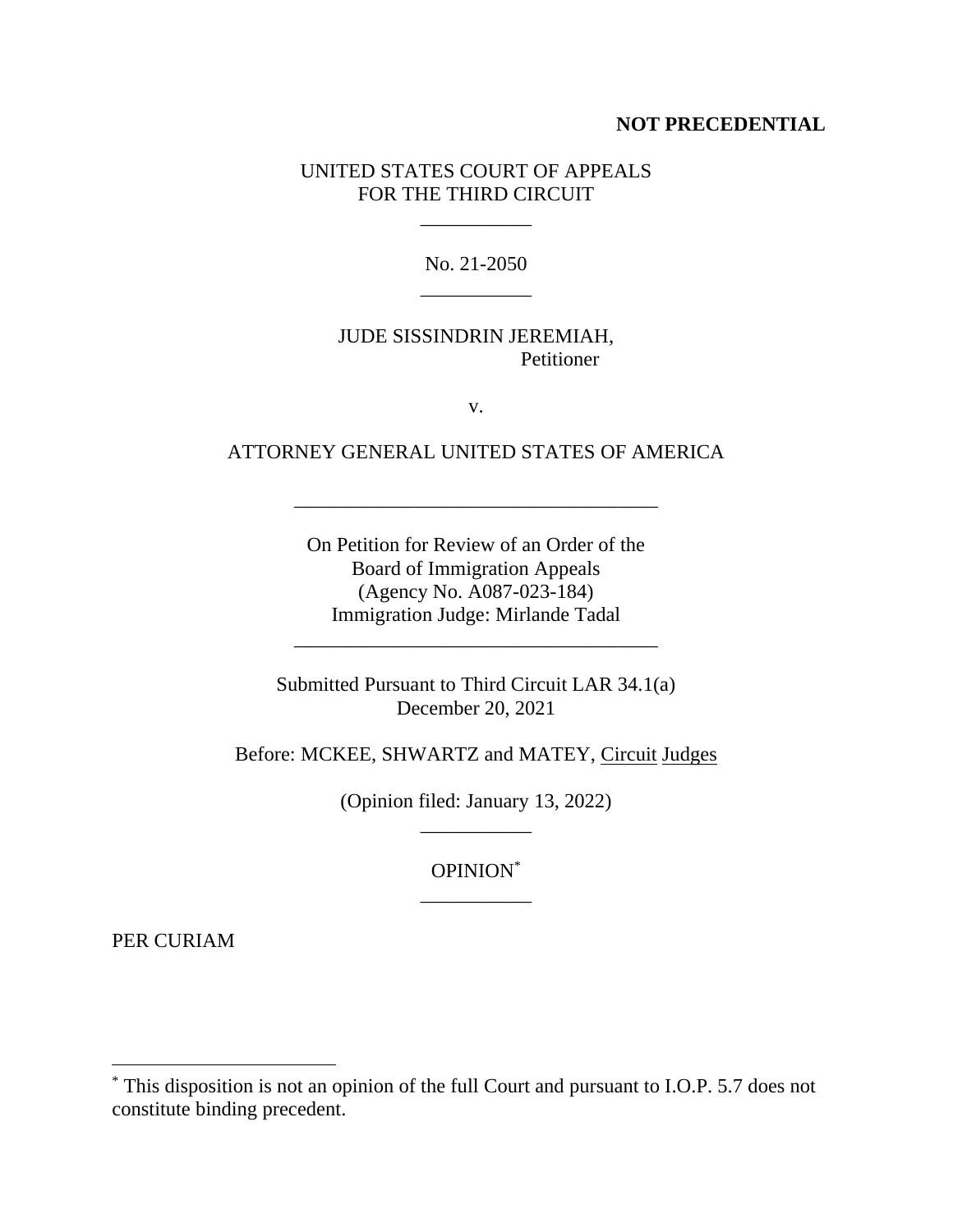Jude Sissindrin Jeremiah petitions for review of a final order of removal. For the reasons detailed below, we will deny the petition.

### I.

Jeremiah is a Grenadian citizen who entered the United States on a B-2 visitor visa in 1998. He overstayed his visa. In 2019, the Department of Homeland Security charged him with removability under 8 U.S.C. § 1227(a)(1)(B), as a noncitizen present without authorization. Jeremiah applied for asylum, withholding of removal, and protection under the Convention Against Torture (CAT). He alleged a fear of future harm on account of his "American nationality" and his membership in a particular social group (PSG) that he defines as "criminal deportees to Grenada." He also applied to adjust his status based on his citizen-wife's approved I-130 Petition for Alien Relative.

During hearings before an Immigration Judge (IJ), Jeremiah testified that he is married to a United States citizen and has a citizen son. Jeremiah's mother also lives in the United States, as a lawful permanent resident. He told the court that he has no relatives in Grenada and is concerned that he would be unable to find work if forced to return. He stated that he is afraid of his deceased aunt's husband, who was formerly imprisoned for killing his aunt. He is also afraid of his father, who abused him as a child. Jeremiah conceded, however, that he has no reason to believe that his aunt's husband would want to harm him, and he does not know whether his father currently lives in Grenada. Jeremiah was also questioned about his criminal record, which includes

2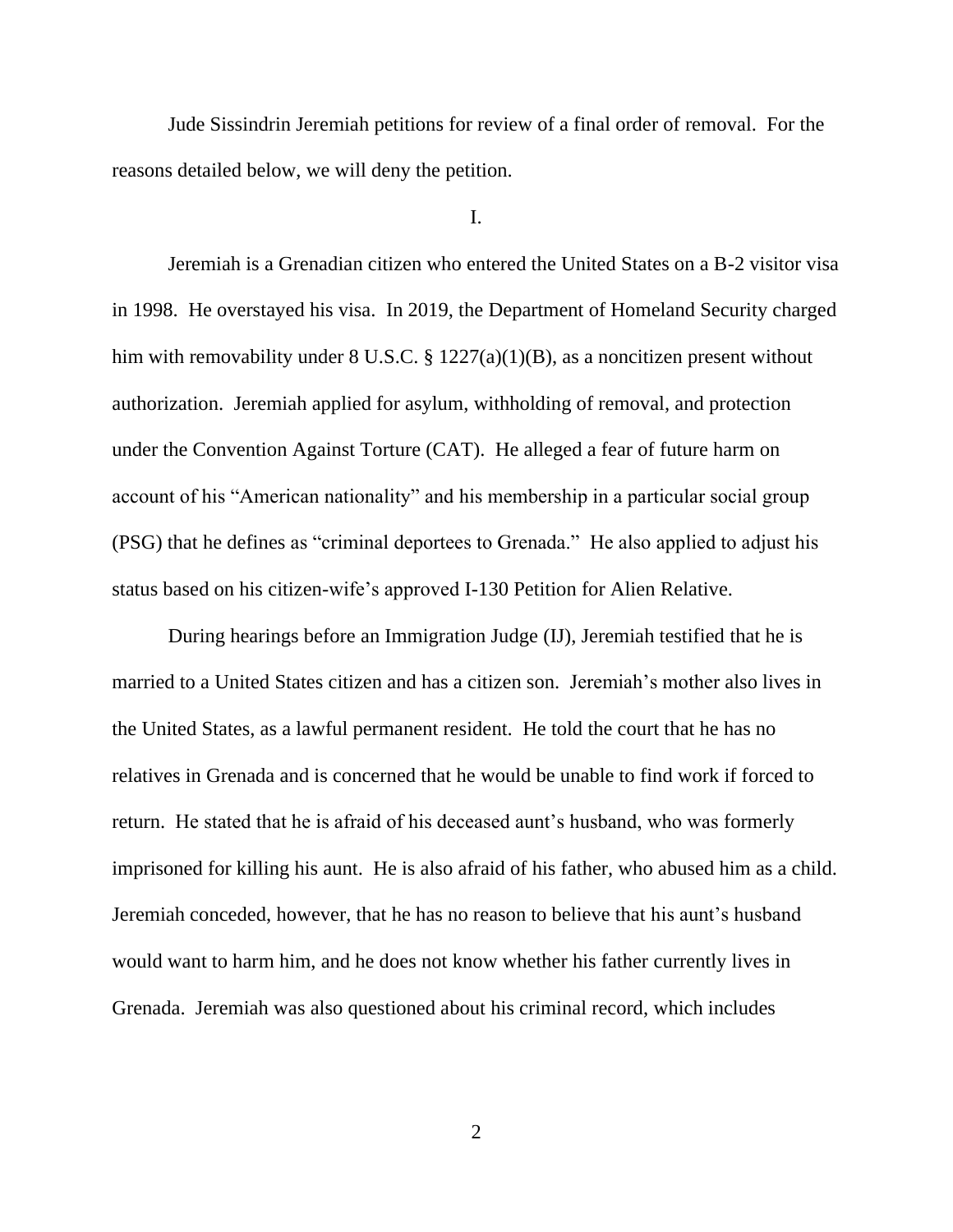convictions for possession of a forged document and criminal possession of a firearm, an arrest for assault, and at least two incidents of domestic violence.

Jeremiah's wife and mother also testified at the hearings. They stated that they would suffer financial and emotional hardship if Jeremiah were removed, and that they would have difficulty managing without him due to their health conditions. With respect to Jeremiah's criminal history, they both told the court that Jeremiah had become more responsible.

The IJ found that Jeremiah was credible and that he had sufficiently corroborated his claims but nonetheless denied all three applications for relief. The IJ first determined that Jeremiah's asylum application was untimely because it had not been filed within one year of his 1998 arrival and none of the exceptions to the filing period applied. Next, the IJ determined that Jeremiah was ineligible for withholding of removal because his 2015 conviction for possession of a firearm constituted a "particularly serious crime." Alternatively, the IJ determined that Jeremiah would not qualify for asylum or withholding of removal based on his proposed PSGs because (a) "criminal deportees" is not a cognizable PSG and (b) he is not an "American national." The IJ also determined that Jeremiah did not have an objectively reasonable fear of future persecution because he had not shown either that he would be singled out for persecution or that there is a pattern or practice of persecution of similarly situated individuals. Next, the IJ denied Jeremiah protection under the CAT, rejecting his fear of "extreme economic disadvantage" and concluding that he had not shown that any harm would likely come to him or that such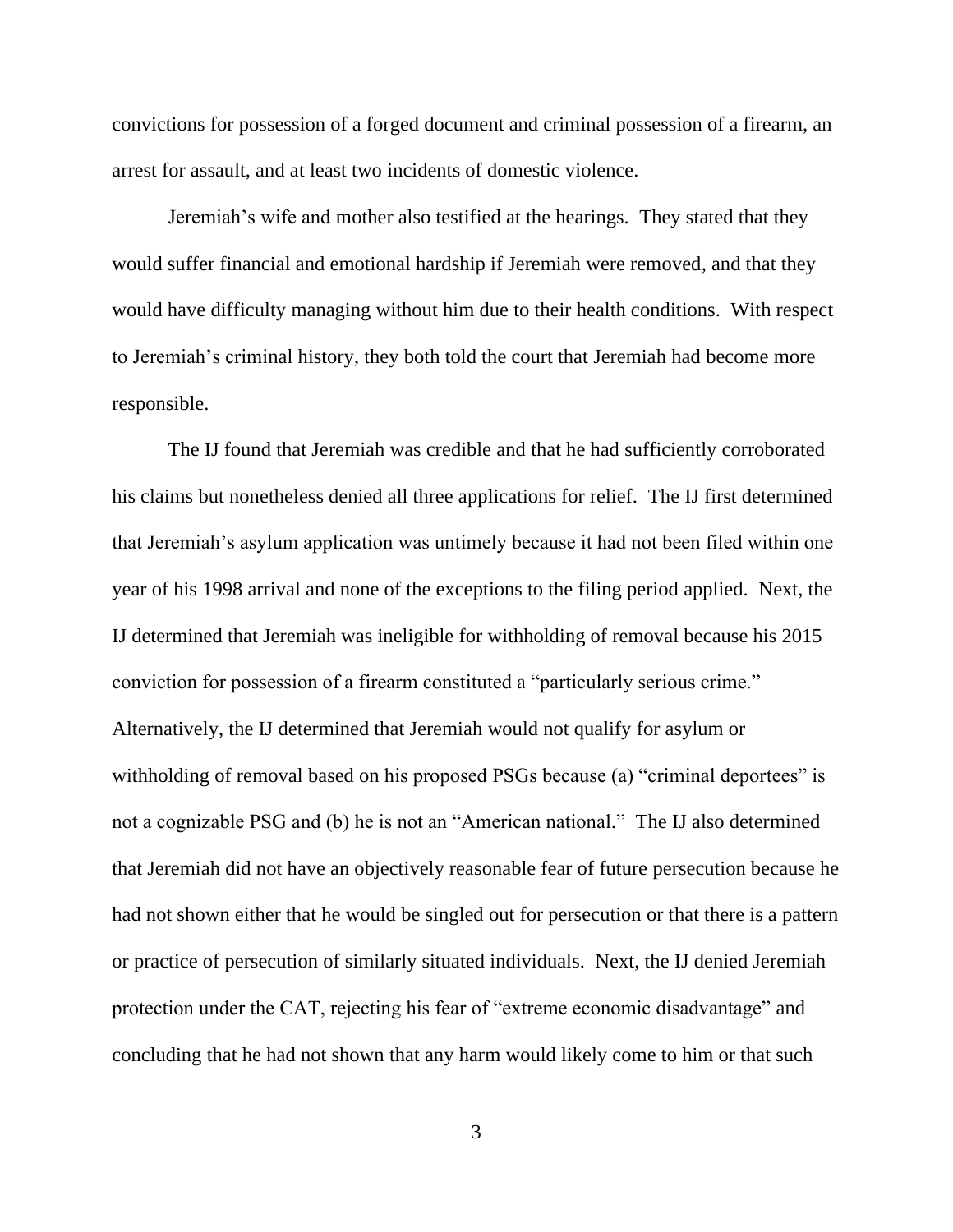harm would be with the acquiescence of a public official. Lastly, the IJ determined that although Jeremiah was statutorily eligible to adjust his status, he did not merit relief as a matter of discretion given his extensive criminal history.

Upon review, the Board of Immigration Appeals (BIA or Board) affirmed the IJ's decision and dismissed the appeal. The Board explained that even assuming that Jeremiah's asylum application was timely, and that his application for withholding of removal was not barred by his having committed a particularly serious crime, Jeremiah nonetheless was not eligible for these forms of relief because: (1) his proposed PSG— "criminal deportees to Grenada"—was not cognizable;<sup>1</sup> and (2) he had not shown that he has an objectively reasonable fear of persecution as a criminal deportee. Next, the Board affirmed the IJ's denial of CAT protection, concluding that Jeremiah's fear of "extreme economic disadvantage" did not amount to "severe mental or physical pain and suffering" as contemplated by the regulations. With respect to Jeremiah's application for adjustment of status, the Board found no clear error in the IJ's findings of fact and agreed with the IJ that a favorable exercise of discretion was not warranted.

Jeremiah now petitions for review of the BIA's order.

II.

<sup>&</sup>lt;sup>1</sup> The BIA noted that Jeremiah did not challenge the IJ's determination that he had not established eligibility based on his "American nationality." Therefore, the BIA deemed this theory of relief waived. See In re R-A-M-, 25 I. & N. Dec. 657, 658 n.2 (BIA 2012). To the extent that Jeremiah now challenges the IJ's ruling in this regard, we lack jurisdiction to consider it. See 8 U.S.C. § 1252(d)(1); Nkomo v. Att'y Gen., 986 F.3d 268, 272 (3d Cir. 2021).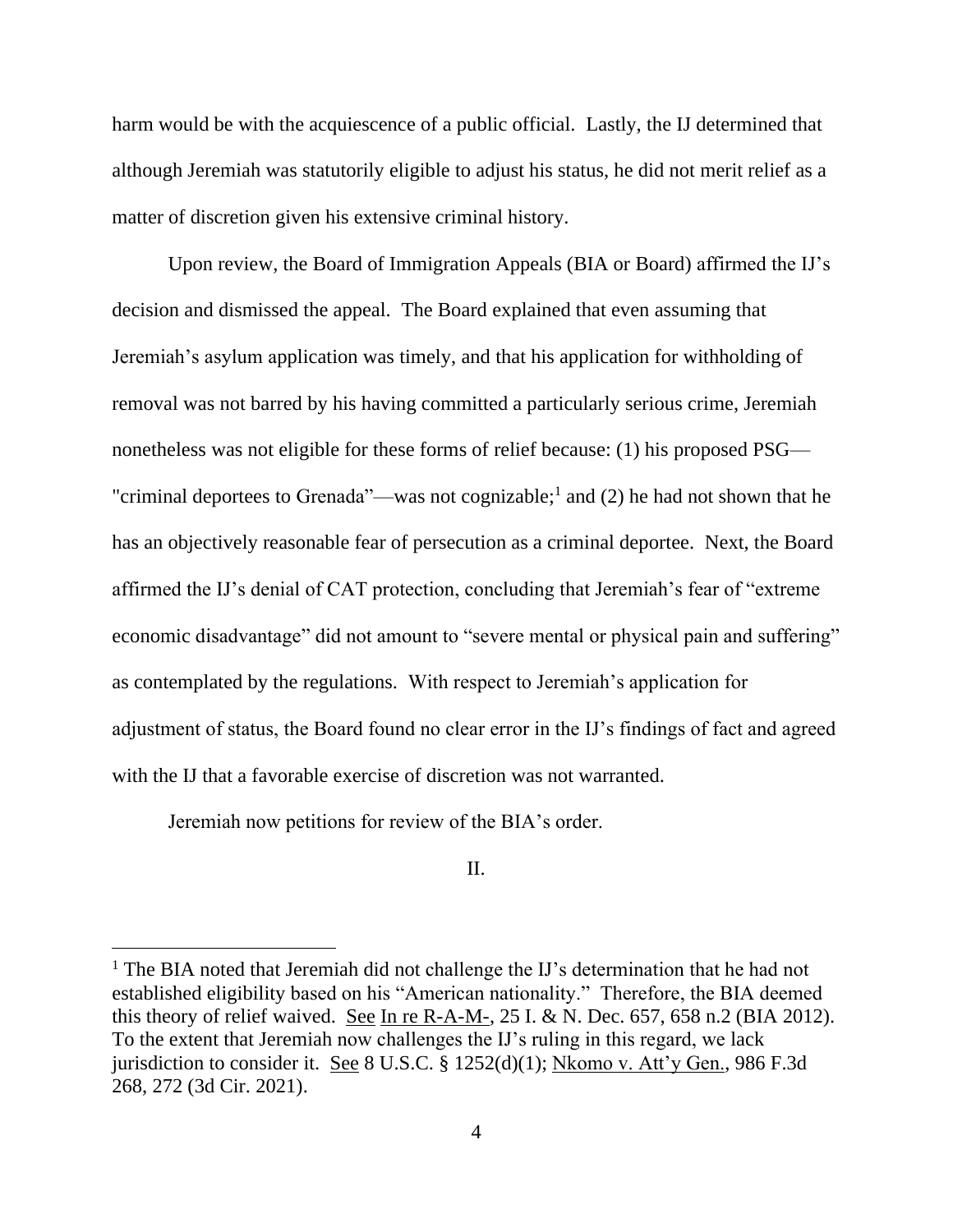We have jurisdiction to review a final order of removal under 8 U.S.C.

§ 1252(a)(1). "Because here the BIA adopted and affirmed the IJ's decisions and orders as well as [conducted] an independent analysis, we review both the IJ's and the BIA's decisions and orders." S.E.R.L. v. Att'y Gen., 894 F.3d 535, 543 (3d Cir. 2018) (quotation marks omitted). We review the BIA's legal determinations de novo and its factual findings for substantial evidence. Briseno-Flores v. Att'y Gen., 492 F.3d 226, 228 (3d Cir. 2007).

#### III.

Jeremiah primarily challenges the BIA's determination that his proposed PSG— "criminal deportees to Grenada"—is not cognizable. As the BIA correctly noted, however, we have made clear that "criminal deportees are not recognized as a social group." Toussaint v. Att'y Gen., 455 F.3d 409, 418 (3d Cir. 2006) ("[W]e hardly can conceive that Congress would select criminals as a group warranting special protection in removal cases."); accord Elien v. Ashcroft, 364 F.3d 392, 397 (1st Cir. 2004) (explaining that it would be unsound policy to recognize "criminal deportees" as a PSG because it would "unquestionably create a perverse incentive for Haitians coming to or residing in the United States to commit crimes, thereby immunizing themselves from deportation to Haiti"). $2$ 

 $2$  Jeremiah challenges the agency's PSG analysis on the ground that the BIA and IJ relied in part on the standard set forth in Matter of A-B-, 27 I. & N. Dec. 316 (A.G. 2018), which has since been vacated. In  $A-B$ -, 28 I. & N. Dec. 307, 309 (A.G. 2021), the Attorney General vacated the original A-B- and directed "immigration judges and the Board [to] follow pre-A-B-[ ] precedent." The BIA did not cite A-B- at all—relying